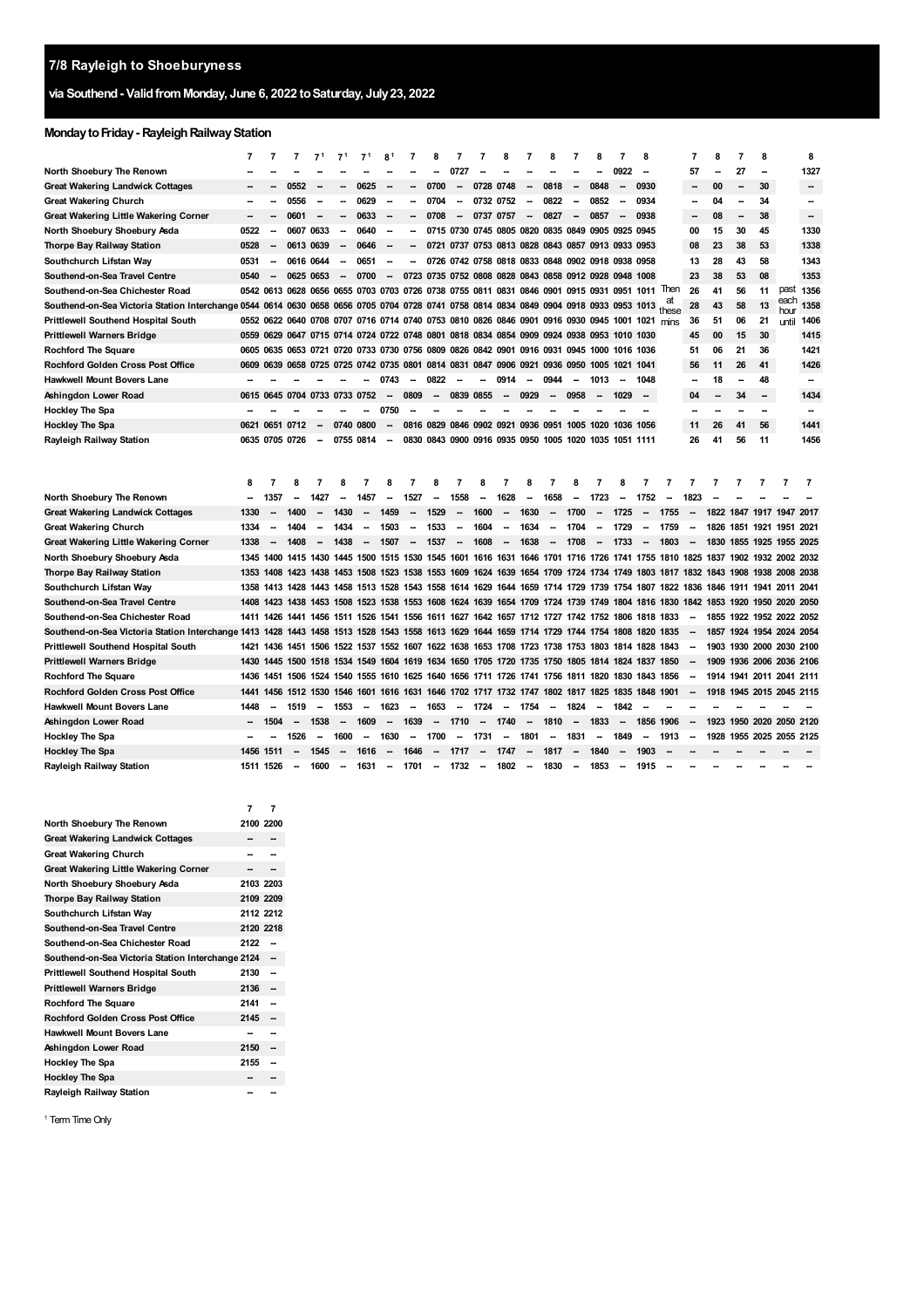### **MondaytoFriday-Great WakeringLandwick Cottages**

|                                                   | $\overline{7}$         | 8                                | 7                      | 7                        | 7                        | 7                        | 8                        | 7                        | 7                                                                                                                                                             |                          | 8                            | 7                        | 8                        | 7                        | 8                        | 7                             | 8                                |                          | $\overline{7}$           | 8                        | $\overline{7}$                | 8                        |                               | 8                                                 | 8                        |
|---------------------------------------------------|------------------------|----------------------------------|------------------------|--------------------------|--------------------------|--------------------------|--------------------------|--------------------------|---------------------------------------------------------------------------------------------------------------------------------------------------------------|--------------------------|------------------------------|--------------------------|--------------------------|--------------------------|--------------------------|-------------------------------|----------------------------------|--------------------------|--------------------------|--------------------------|-------------------------------|--------------------------|-------------------------------|---------------------------------------------------|--------------------------|
| Rayleigh Railway Station                          |                        |                                  |                        |                          |                          | 0640                     | --                       |                          | 0705 0725 0738                                                                                                                                                |                          | -                            |                          |                          |                          |                          | 0810 0827 0843 0900 0915 0935 |                                  |                          | 50                       | 05                       | 20                            | 35                       |                               | 1320 1335                                         |                          |
| Rayleigh High Street                              |                        |                                  |                        |                          |                          | 0644                     |                          |                          | 0709 0729 0742                                                                                                                                                |                          | $\qquad \qquad \blacksquare$ |                          | 0814 0831 0847           |                          | 0904                     | 0919                          | 0939                             |                          | 54                       | 09                       | 24                            | 39                       |                               | 1324 1339                                         |                          |
| <b>Hockley The Spa</b>                            |                        | 0538 0608                        | --                     | 0632                     | $\overline{\phantom{a}}$ | 0655 0709                |                          |                          | 0720 0740                                                                                                                                                     |                          |                              | 0753 0810 0825 0842      |                          | 0858                     | 0915                     | 0930 0950                     |                                  |                          | 05                       | 20                       | 35                            | 50                       |                               | 1335 1350                                         |                          |
| <b>Hawkwell Nursery Corner</b>                    |                        | 0612                             |                        |                          |                          |                          | 0716                     |                          |                                                                                                                                                               |                          | 0817                         | -                        | 0849                     |                          | 0922                     |                               | 0957                             |                          | -                        | 27                       |                               | 57                       |                               | -                                                 | 1357                     |
| Ashingdon Lower Road                              | 0545                   | --                               | 0630                   | 0639 0645 0702           |                          |                          | --                       |                          | 0727 0747                                                                                                                                                     | 0800                     | $\overline{\phantom{a}}$     | 0832                     | $\overline{a}$           | 0905                     | $\overline{\phantom{a}}$ | 0937                          | $\overline{\phantom{a}}$         |                          | 12                       | $\overline{a}$           | 42                            | -                        |                               | 1342                                              | $\overline{\phantom{a}}$ |
| Rochford Golden Cross Post Office                 |                        | 0549 0618 0637                   |                        |                          |                          |                          |                          |                          | 0646 0652 0709 0723 0735 0755 0808 0824 0840 0856 0913                                                                                                        |                          |                              |                          |                          |                          | 0929                     | 0944 1004                     |                                  |                          | 19                       | 34                       | 49                            | 04                       |                               | 1349 1404                                         |                          |
| <b>Rochford East Street</b>                       |                        | 0555 0625                        |                        |                          |                          |                          |                          |                          | 0645 0654 0700 0717 0731 0744 0804 0817 0833 0849 0904 0921 0937 0952 1012                                                                                    |                          |                              |                          |                          |                          |                          |                               |                                  |                          | 27                       | 42                       | 57                            | 12                       |                               | 1357 1412                                         |                          |
| Prittlewell Warners Bridge                        | 0559                   | 0629                             | 0649                   |                          |                          |                          |                          |                          | 0659 0705 0723 0738 0751 0811 0824 0840                                                                                                                       |                          |                              | 0856                     | 0911 0927                |                          | 0943                     | 0958                          | 1018                             |                          | 33                       | 48                       | 03                            | 18                       |                               | 1403 1418                                         |                          |
| Prittlewell Southend Hospital South               | 0605                   |                                  |                        |                          |                          |                          |                          |                          | 0635 0655 0707 0715 0734 0749 0802 0822 0835 0851 0907                                                                                                        |                          |                              |                          | 0922 0938 0954 1009      |                          |                          |                               | 1029                             | Then                     | 44                       | 59                       | 14                            | 29                       | past                          | 1414 1429                                         |                          |
| Southend-on-Sea Victoria Station Interchange      |                        |                                  |                        | 0715                     |                          |                          |                          |                          |                                                                                                                                                               |                          |                              |                          |                          |                          |                          |                               |                                  | at                       |                          |                          |                               |                          | each                          |                                                   |                          |
| Southend-on-Sea Victoria Station Interchange 0611 |                        | 0641                             | 0701                   | $\overline{\phantom{a}}$ | 0725                     |                          |                          |                          | 0745 0800 0813 0833 0846 0902                                                                                                                                 |                          |                              | 0918                     | 0932                     | 0948                     | 1004                     | 1019                          | 1039                             | these                    | 54                       | 09                       | 24                            | 39                       | hour                          | 1424 1439                                         |                          |
| Southend-on-Sea Travel Centre                     |                        |                                  |                        | 0718                     |                          |                          |                          |                          |                                                                                                                                                               |                          |                              |                          |                          |                          |                          |                               |                                  | mins                     |                          |                          |                               |                          | until                         |                                                   |                          |
| Southend-on-Sea Travel Centre                     |                        | 0618 0648                        | 0708                   | $\overline{\phantom{a}}$ |                          |                          |                          |                          | 0734 0754 0809 0822 0842 0855 0911 0926 0940 0956                                                                                                             |                          |                              |                          |                          |                          | 1012                     | 1027                          | 1047                             |                          | 02                       | 17                       | 32                            | 47                       |                               | 1432 1447                                         |                          |
| Southchurch Lifstan Way                           |                        | 0624 0654 0714                   |                        |                          |                          |                          |                          |                          | 0740 0800 0815 0828 0848 0901 0917 0932 0946                                                                                                                  |                          |                              |                          |                          | 1002 1018                |                          | 1033                          | 1053                             |                          | 08                       | 23                       | 38                            | 53                       |                               | 1438 1453                                         |                          |
| Thorpe Bay Railway Station                        |                        | 0628 0658 0718                   |                        |                          |                          |                          |                          |                          | 0744 0804 0819 0832 0852 0905 0921                                                                                                                            |                          |                              |                          | 0936 0950 1006           |                          |                          | 1022 1037 1057                |                                  |                          | 12                       | 27                       | 42                            | 57                       |                               | 1442 1457                                         |                          |
| North Shoebury Shoebury Asda                      |                        | 0636 0706 0727                   |                        |                          |                          |                          |                          |                          | 0753 0813 0828 0841 0901 0914 0929 0944 0958 1014                                                                                                             |                          |                              |                          |                          |                          | 1030                     | 1045 1105                     |                                  |                          | 20                       | 35                       | 50                            | 05                       |                               | 1450 1505                                         |                          |
| North Shoebury The Renown                         |                        |                                  |                        |                          |                          |                          |                          |                          |                                                                                                                                                               | 0917                     | Ξ.                           | 0947                     | -                        | 1017                     | --                       | 1048                          |                                  |                          | 22                       | $\overline{a}$           | 52                            | $\overline{a}$           |                               | 1452                                              | $\overline{\phantom{a}}$ |
| Great Wakering Little Wakering Corner             | 0641                   | 0711 0732                        |                        | $\overline{\phantom{a}}$ | 0759                     | $\overline{\phantom{a}}$ | 0834                     | $\overline{\phantom{a}}$ | 0907                                                                                                                                                          | $\overline{a}$           | 0935                         | $\overline{a}$           | 1004                     | -                        | 1036                     |                               | 1111                             |                          | -                        | 41                       | -                             | 11                       |                               | -                                                 | 1512                     |
| <b>Great Wakering Church</b>                      | 0645                   | 0715                             | 0736                   | --                       | 0803                     | --                       | 0838                     | --                       | 0911                                                                                                                                                          | Ξ.                       | 0939                         | Ξ.                       | 1008                     | -                        | 1040                     | -                             | 1115                             |                          |                          | 45                       | -                             | 15                       |                               | -                                                 | 1517                     |
| <b>Great Wakering Landwick Cottages</b>           |                        | 0649 0719 0740                   |                        | $\overline{\phantom{a}}$ | 0807                     | $\sim$                   | 0842                     | $\overline{\phantom{a}}$ | 0915                                                                                                                                                          | $\sim$                   | 0943                         | $\overline{\phantom{a}}$ | 1012                     | $\overline{\phantom{a}}$ | 1044                     | $\overline{\phantom{a}}$      | 1119                             |                          |                          | 49                       |                               | 19                       |                               |                                                   | 1521                     |
| Rayleigh Railway Station                          | $\overline{7}$<br>1350 | 7 <sup>1</sup><br>$\overline{a}$ | 8 <sup>1</sup><br>1401 | 7<br>1416 1431 1446 1501 | ۶                        | ន                        | 7                        | --                       | я<br>1521                                                                                                                                                     | 1531                     | 7<br>-                       | 1605                     | 8<br>-                   | 1640                     | 8<br>-                   | 1710                          | 8<br>$\overline{\phantom{a}}$    | 1745                     | 7<br>--                  | 1810                     | 8<br>$\overline{\phantom{a}}$ | 7<br>1835                | 7<br>$\overline{\phantom{a}}$ | 7<br>1920                                         | $\overline{7}$<br>-      |
| Rayleigh High Street                              | 1354                   |                                  | 1405                   |                          | 1420 1435 1450 1505      |                          |                          | $\overline{\phantom{a}}$ | 1525 1535                                                                                                                                                     |                          | $\overline{\phantom{a}}$     | 1609                     | $\overline{\phantom{a}}$ | 1644                     | $\overline{\phantom{a}}$ | 1714                          | $\overline{\phantom{a}}$         | 1749                     | $\overline{\phantom{a}}$ | 1814                     | $\overline{\phantom{a}}$      | 1840                     | $\overline{\phantom{a}}$      | 1925                                              |                          |
| Hockley The Spa                                   | 1405                   |                                  | 1416                   |                          |                          |                          |                          |                          | 1431 1446 1501 1518 1531 1538 1548 1605 1622 1638                                                                                                             |                          |                              |                          |                          | 1657 1712                |                          |                               |                                  |                          |                          |                          |                               |                          |                               | 1727 1742 1802 1817 1826 1836 1851 1905 1935 2000 |                          |
| <b>Hawkwell Nursery Corner</b>                    |                        |                                  | 1423                   | $\overline{\phantom{a}}$ | 1453 1508                |                          |                          |                          | 1545                                                                                                                                                          |                          |                              |                          | 1645                     | $\overline{\phantom{a}}$ | 1719                     |                               | 1749                             |                          |                          |                          | 1842                          |                          |                               |                                                   |                          |
|                                                   |                        |                                  |                        | 1438                     |                          |                          |                          |                          |                                                                                                                                                               |                          |                              |                          |                          |                          |                          |                               |                                  |                          |                          |                          |                               |                          |                               |                                                   |                          |
| Ashingdon Lower Road                              | 1419                   | 1412 1422<br>1429                | $\overline{a}$<br>1434 | 1445 1500                |                          |                          | 1525 1538                |                          | $\overline{\phantom{a}}$<br>1515 1532 1545 1552 1602 1619 1636 1652 1711 1726                                                                                 | 1555 1612 1629           |                              |                          | $\overline{\phantom{a}}$ | 1704                     | $\sim$                   | 1734<br>1741                  | $\overline{\phantom{a}}$<br>1756 | 1809 1824 1834<br>1816   |                          | 1841 1848 1903           | $\overline{\phantom{a}}$      |                          |                               | 1857 1910 1940 2005                               |                          |
| Rochford Golden Cross Post Office                 |                        |                                  |                        |                          |                          |                          |                          |                          |                                                                                                                                                               |                          |                              |                          |                          |                          |                          |                               |                                  |                          | 1831                     |                          |                               |                          | 1915 1945                     |                                                   | 2010                     |
| <b>Rochford East Street</b>                       | 1427                   | 1437                             |                        | 1442 1453 1508           |                          |                          |                          |                          | 1523 1540 1553 1600 1610 1627 1644 1700 1719 1734 1749 1804 1823 1838                                                                                         |                          |                              |                          |                          |                          |                          |                               |                                  |                          |                          | 1847 1854 1909           |                               |                          |                               | 1921 1949 2014                                    |                          |
| Prittlewell Warners Bridge                        |                        | 1433 1443                        | 1448                   |                          |                          |                          |                          |                          | 1459 1514 1529 1546 1559 1606 1616 1633 1650 1706 1725 1740 1755 1810 1829 1844                                                                               |                          |                              |                          |                          |                          |                          |                               |                                  |                          |                          |                          |                               |                          |                               | 1853 1900 1915 1927 1953 2018                     |                          |
| Prittlewell Southend Hospital South               |                        | 1444 1454                        | 1459                   | 1510 1525                |                          |                          |                          |                          | 1540 1557 1610 1617 1627                                                                                                                                      |                          |                              |                          | 1644 1701 1717 1736      |                          | 1751                     | 1806                          | 1820                             | 1838                     | 1853                     | 1901                     | 1908                          |                          |                               | 1922 1934 1959 2024                               |                          |
| Southend-on-Sea Victoria Station Interchange      |                        | 1504                             |                        |                          |                          |                          |                          |                          |                                                                                                                                                               |                          |                              | 1711                     |                          |                          | 1801                     |                               |                                  |                          | 1902                     | 1911 1918                |                               |                          |                               | 1930 1941 2006 2031                               |                          |
| Southend-on-Sea Victoria Station Interchange 1454 |                        |                                  | 1509                   | 1520 1535                |                          | 1550                     | 1607                     |                          | 1620 1627                                                                                                                                                     | 1637                     | 1654                         |                          | 1727                     | 1746                     |                          | 1816                          | 1830                             | 1847                     |                          |                          | 1923                          |                          |                               |                                                   |                          |
| Southend-on-Sea Travel Centre                     | 1502                   | 1509                             |                        |                          |                          |                          |                          |                          |                                                                                                                                                               |                          |                              |                          |                          |                          |                          |                               |                                  |                          |                          | 1916                     |                               |                          |                               |                                                   |                          |
| Southend-on-Sea Travel Centre                     | 1508                   | $\sim$<br>--                     |                        |                          |                          |                          |                          |                          | 1518 1529 1544 1559 1616 1629 1636 1646 1703 1720 1736 1755 1810 1825 1839 1855<br>1525 1536 1551 1606 1623 1636 1643 1653 1710 1727 1743 1802 1816 1831 1845 |                          |                              |                          |                          |                          |                          |                               |                                  | 1901                     | 1910                     |                          |                               |                          |                               | 1935 1946 2010 2037                               |                          |
| Southchurch Lifstan Way                           |                        |                                  |                        |                          |                          |                          |                          |                          |                                                                                                                                                               |                          |                              |                          |                          |                          |                          |                               |                                  |                          | 1916                     |                          |                               |                          |                               | 1940 1951 2015 2042                               |                          |
| Thorpe Bay Railway Station                        | 1512                   | --                               |                        |                          |                          |                          |                          |                          | 1530 1541 1556 1611 1628 1641 1648 1658 1715 1732 1748 1807 1820 1835 1849                                                                                    |                          |                              |                          |                          |                          |                          |                               |                                  | 1905                     | 1920                     |                          | $\overline{\phantom{a}}$      |                          |                               | 1944 1954 2018 2045                               |                          |
| North Shoebury Shoebury Asda                      | 1520                   | $\overline{\phantom{a}}$         | 1539                   | 1550 1605 1620 1637      |                          |                          |                          |                          | 1650 1654 1707 1724 1741 1757 1815                                                                                                                            |                          |                              |                          |                          |                          | 1828                     | 1843 1853                     |                                  | 1912 1927                |                          |                          | $\overline{\phantom{a}}$      |                          |                               | 1950 2000 2024 2051                               |                          |
| North Shoebury The Renown                         | 1522                   | --                               | --                     | 1553                     | $\overline{\phantom{a}}$ | 1623                     | $\overline{\phantom{a}}$ | 1653                     | $\overline{\phantom{a}}$                                                                                                                                      | 1710                     | $\overline{\phantom{a}}$     | 1744                     | $\overline{\phantom{a}}$ | 1818                     | $\overline{\phantom{a}}$ | 1846                          | $\overline{\phantom{a}}$         | 1915                     | $\overline{\phantom{a}}$ | $\overline{\phantom{a}}$ | --                            | 1953                     | $\overline{\phantom{a}}$      | -                                                 | 2054                     |
| Great Wakering Little Wakering Corner             |                        |                                  | 1546                   | $\overline{\phantom{a}}$ | 1612                     | $\overline{\phantom{a}}$ | 1644                     | $\overline{\phantom{a}}$ | 1701                                                                                                                                                          | -                        | 1731                         | $\overline{\phantom{a}}$ | 1804                     | $\overline{\phantom{a}}$ | 1835                     | $\overline{\phantom{a}}$      | 1900                             | $\sim$                   | 1933                     |                          |                               |                          | 2005 2029                     |                                                   | $\overline{\phantom{a}}$ |
| <b>Great Wakering Church</b>                      |                        |                                  | 1551                   |                          | 1617                     |                          | 1649                     | --                       | 1706                                                                                                                                                          | $\overline{a}$           | 1735                         | $\overline{\phantom{a}}$ | 1808                     | -                        | 1839                     |                               | 1904                             |                          | 1937                     |                          |                               |                          | 2008 2032                     |                                                   | $\overline{\phantom{a}}$ |
| <b>Great Wakering Landwick Cottages</b>           |                        |                                  | 1555                   | $\overline{\phantom{a}}$ | 1621                     | --                       | 1653                     | $\overline{\phantom{a}}$ | 1710                                                                                                                                                          | $\overline{\phantom{a}}$ | 1739                         | -                        | 1812                     | $\overline{\phantom{a}}$ | 1843                     | -                             | 1908                             | $\overline{\phantom{a}}$ | 1942                     |                          |                               | $\overline{\phantom{a}}$ | 2012 2036                     |                                                   |                          |
|                                                   |                        |                                  |                        |                          |                          |                          |                          |                          |                                                                                                                                                               |                          |                              |                          |                          |                          |                          |                               |                                  |                          |                          |                          |                               |                          |                               |                                                   |                          |

|                                                   | 7    | 7                        | 7                        | 7    |
|---------------------------------------------------|------|--------------------------|--------------------------|------|
| Rayleigh Railway Station                          |      |                          |                          |      |
| Rayleigh High Street                              |      |                          |                          |      |
| Hockley The Spa                                   |      |                          | 2030 2100 2130 2200      |      |
| <b>Hawkwell Nursery Corner</b>                    |      |                          |                          |      |
| Ashingdon Lower Road                              |      |                          | 2035 2105 2135 2205      |      |
| Rochford Golden Cross Post Office                 |      |                          | 2040 2110 2140 2210      |      |
| <b>Rochford East Street</b>                       |      |                          | 2044 2114 2144 2214      |      |
| Prittlewell Warners Bridge                        |      |                          | 2048 2118 2148 2218      |      |
| Prittlewell Southend Hospital South               |      |                          | 2054 2124 2154 2224      |      |
| Southend-on-Sea Victoria Station Interchange 2101 |      | $\overline{\phantom{a}}$ | 2201                     |      |
| Southend-on-Sea Victoria Station Interchange -    |      | 2131                     |                          | 2231 |
| Southend-on-Sea Travel Centre                     | 2104 |                          | 2204                     |      |
| Southend-on-Sea Travel Centre                     |      | 2137                     |                          | 2237 |
| Southchurch Lifstan Way                           |      | 2142                     | $\overline{\phantom{a}}$ | 2242 |
| Thorpe Bay Railway Station                        |      | 2145                     | --                       | 2245 |
| North Shoebury Shoebury Asda                      |      | 2151                     | --                       | 2251 |
| North Shoebury The Renown                         |      | 2154                     |                          | --   |
| Great Wakering Little Wakering Corner             |      |                          | --                       | 2256 |
| Great Wakering Church                             |      |                          |                          | 2259 |
| <b>Great Wakering Landwick Cottages</b>           |      |                          |                          | 2303 |

<sup>1</sup> Term Time Only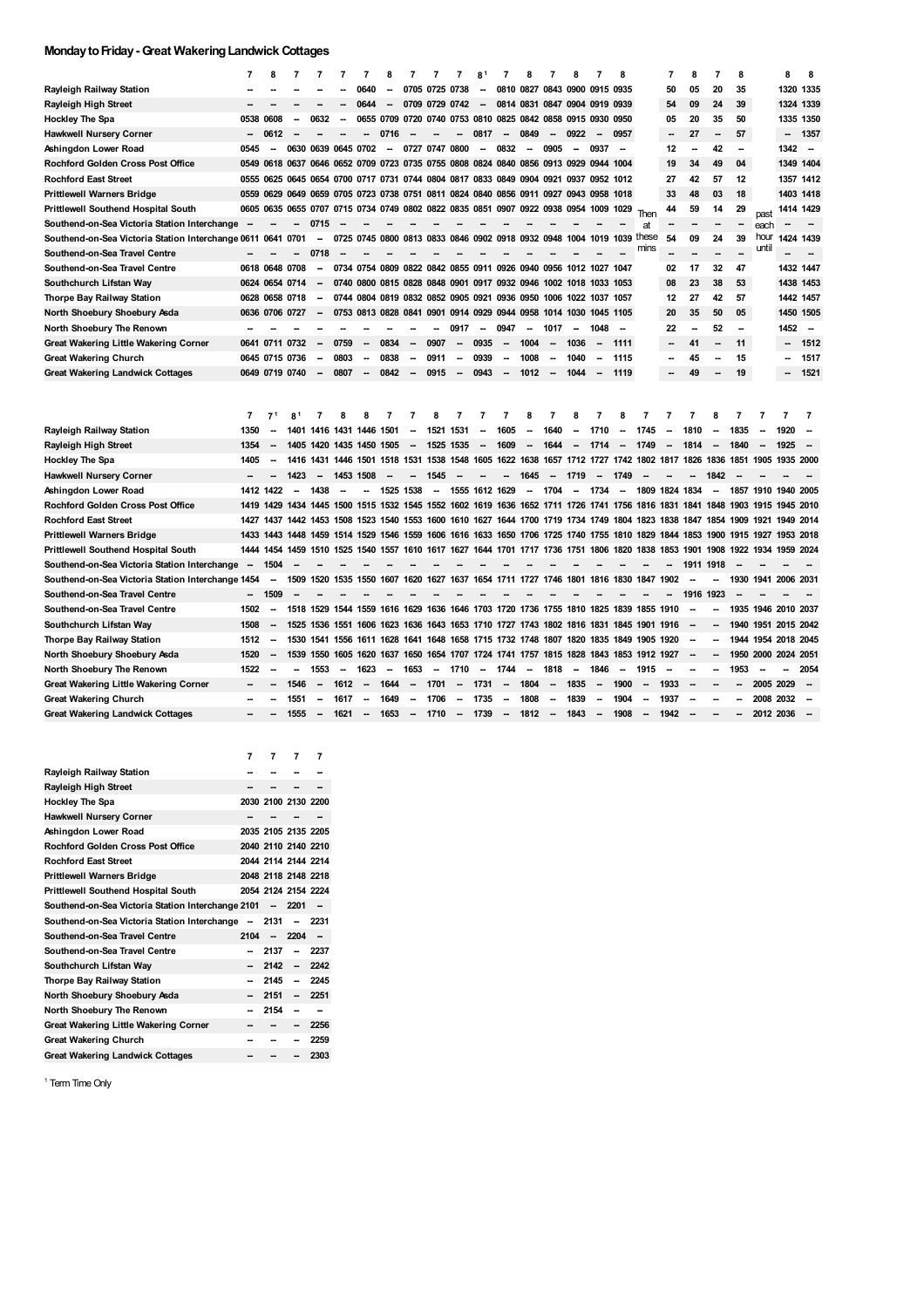### **Saturday- HockleyThe Spa**

|                                                                                                           | 7    | 7                        | Я                        | 7                                                      | 8                        | 7                        | 8                                       |                          | 8                        | 7                        | 8                                                           |                                                                                      | 7    | 8         | 7  | 8         |                          | 8                                       | 8                        | 7                        | 8                        | 7                        | 8                                       | 7                        | 8                        |
|-----------------------------------------------------------------------------------------------------------|------|--------------------------|--------------------------|--------------------------------------------------------|--------------------------|--------------------------|-----------------------------------------|--------------------------|--------------------------|--------------------------|-------------------------------------------------------------|--------------------------------------------------------------------------------------|------|-----------|----|-----------|--------------------------|-----------------------------------------|--------------------------|--------------------------|--------------------------|--------------------------|-----------------------------------------|--------------------------|--------------------------|
| <b>Great Wakering Landwick Cottages</b>                                                                   |      |                          |                          |                                                        | 0720                     |                          | 0750                                    | --                       | 0820                     |                          | 0850                                                        |                                                                                      |      | 20        |    | 50        |                          |                                         | 1350                     |                          | 1420                     |                          | 1450                                    | -                        | 1520                     |
| <b>Great Wakering Church</b>                                                                              |      |                          |                          |                                                        | 0724                     | $\overline{\phantom{a}}$ | 0754                                    | $\overline{\phantom{a}}$ | 0824                     | $\overline{\phantom{a}}$ | 0854                                                        |                                                                                      |      | 24        | -- | 54        |                          |                                         | 1354                     | $\overline{\phantom{a}}$ | 1424                     | $\overline{\phantom{a}}$ | 1454                                    | $\overline{\phantom{a}}$ | 1524                     |
| Great Wakering Little Wakering Corner                                                                     |      |                          |                          |                                                        | 0729                     |                          | 0759                                    | --                       | 0829                     | -                        | 0859                                                        |                                                                                      | -    | 29        | -  | 59        |                          |                                         | 1359                     |                          | 1429                     |                          | 1459                                    | $\overline{\phantom{a}}$ | 1529                     |
| North Shoebury The Renown                                                                                 |      |                          |                          | 0717                                                   | $\overline{\phantom{a}}$ | 0747                     | $\overline{\phantom{a}}$                | 0817                     | $\overline{\phantom{a}}$ | 0847                     | <b>.</b>                                                    |                                                                                      | 17   |           | 47 | -         |                          | 1347                                    | $\overline{\phantom{a}}$ | 1417                     | $\overline{\phantom{a}}$ | 1447                     | $\overline{\phantom{a}}$                | 1517                     |                          |
| North Shoebury Shoebury Asda                                                                              |      |                          |                          |                                                        |                          |                          | 0720 0735 0750 0805 0820 0835 0850 0905 |                          |                          |                          |                                                             |                                                                                      | 20   | 35        | 50 | 05        |                          | 1350 1405 1420 1435 1450 1505 1520 1535 |                          |                          |                          |                          |                                         |                          |                          |
| Thorpe Bay Railway Station                                                                                |      |                          |                          |                                                        |                          |                          | 0726 0741 0756 0811 0826 0841 0857 0913 |                          |                          |                          |                                                             |                                                                                      | 28   | 43        | 58 | 13        |                          | 1358 1412 1426 1441 1456 1511 1526 1541 |                          |                          |                          |                          |                                         |                          |                          |
| Southchurch Lifstan Way                                                                                   |      | --                       | --                       |                                                        |                          |                          | 0730 0745 0800 0815 0830 0845 0901 0918 |                          |                          |                          |                                                             |                                                                                      | 33   | 48        | 03 | 18        |                          | 1403                                    |                          |                          |                          |                          | 1417 1431 1446 1500 1515 1530 1545      |                          |                          |
| Southend-on-Sea Travel Centre                                                                             | --   | 0710                     | $\overline{\phantom{a}}$ |                                                        |                          |                          | 0740 0755 0810 0825 0840 0855 0910 0927 |                          |                          |                          |                                                             |                                                                                      | 42   | 57        | 12 | 27        |                          | 1412 1426 1440 1455 1510 1525 1540 1555 |                          |                          |                          |                          |                                         |                          |                          |
| Southend-on-Sea Chichester Road                                                                           |      |                          |                          |                                                        |                          |                          |                                         |                          |                          |                          | 0637 0713 0727 0743 0758 0813 0828 0843 0858 0913 0930 lhen |                                                                                      | 45   | 00        | 15 | 30        | past                     | 1415 1429 1443 1458 1513 1528 1543 1558 |                          |                          |                          |                          |                                         |                          |                          |
| Southend-on-Sea Victoria Station Interchange 0638 0715 0730 0745 0800 0815 0830 0845 0900 0915 0932 these |      |                          |                          |                                                        |                          |                          |                                         |                          |                          |                          |                                                             |                                                                                      | 47   | 02        | 17 | 32        | each<br>hour             |                                         |                          |                          |                          |                          | 1417 1431 1445 1500 1515 1530 1545 1600 |                          |                          |
| <b>Prittlewell Southend Hospital South</b>                                                                |      |                          |                          |                                                        |                          |                          |                                         |                          |                          |                          | 0648 0725 0740 0755 0810 0825 0840 0855 0910 0925 0942 mins |                                                                                      | 57   | 12        | 27 | 42        | until                    | 1427 1441 1455 1510 1525 1540 1555 1610 |                          |                          |                          |                          |                                         |                          |                          |
| <b>Prittlewell Warners Bridge</b>                                                                         |      |                          |                          | 0655 0732 0747 0802 0817 0832 0847 0902 0917 0932 0949 |                          |                          |                                         |                          |                          |                          |                                                             |                                                                                      | 04   | 19        | 34 | 49        |                          | 1434 1448 1502 1517 1532 1547 1602 1617 |                          |                          |                          |                          |                                         |                          |                          |
| <b>Rochford The Square</b>                                                                                | 0701 |                          |                          | 0738 0753 0808 0823 0838 0853 0908 0923 0938 0955      |                          |                          |                                         |                          |                          |                          |                                                             |                                                                                      | 10   | 25        | 40 | 55        |                          | 1440 1454 1508 1523 1538 1553 1608 1623 |                          |                          |                          |                          |                                         |                          |                          |
| <b>Rochford Golden Cross Post Office</b>                                                                  |      |                          |                          | 0705 0742 0757 0812 0827 0842 0857 0912 0928 0943 1000 |                          |                          |                                         |                          |                          |                          |                                                             |                                                                                      | 15   | 30        | 45 | 00        |                          | 1445 1459 1513 1528 1542 1557 1612 1627 |                          |                          |                          |                          |                                         |                          |                          |
| <b>Hawkwell Mount Bovers Lane</b>                                                                         |      |                          | 0805                     |                                                        | 0835                     | $\overline{\phantom{a}}$ | 0905                                    | $\overline{\phantom{a}}$ | 0936                     | $\overline{\phantom{a}}$ | 1008                                                        |                                                                                      | --   | 38        |    | 08        |                          |                                         | 1507                     |                          | 1536                     | $\overline{\phantom{a}}$ | 1605                                    |                          | 1635                     |
| Ashingdon Lower Road                                                                                      | 0710 | 0747                     | $\overline{\phantom{a}}$ | 0817                                                   | $\overline{\phantom{a}}$ | 0847                     | $\overline{\phantom{a}}$                | 0917                     |                          | 0950                     | --                                                          |                                                                                      | 22   |           | 52 | -         |                          | 1452                                    | $\overline{\phantom{a}}$ | 1520                     | $\overline{\phantom{a}}$ | 1547                     | $\overline{\phantom{a}}$                | 1617                     |                          |
| <b>Hockley The Spa</b>                                                                                    |      | 0755                     |                          | 0825                                                   |                          |                          | 0855 0910 0925 0943 0958 1015           |                          |                          |                          |                                                             |                                                                                      | 30   | 45        | 00 | 15        |                          | 1500                                    |                          | 1514 1528 1543 1555      |                          |                          | $\overline{\phantom{a}}$                | 1625                     |                          |
| Rayleigh Railway Station                                                                                  |      | 0809                     |                          | 0839                                                   | $\overline{\phantom{a}}$ |                          | 0909 0924 0939 0957 1012 1029           |                          |                          |                          |                                                             |                                                                                      | 44   | 59        | 14 | 29        |                          | 1514 1528 1542 1557 1609                |                          |                          |                          |                          | $\overline{\phantom{a}}$                | 1639                     | $\overline{\phantom{a}}$ |
| <b>Hockley The Spa</b>                                                                                    | 0717 | --                       | 0810                     | --                                                     | 0840                     |                          |                                         |                          |                          |                          |                                                             |                                                                                      |      |           |    |           |                          |                                         |                          |                          |                          |                          | 1610                                    | $\overline{\phantom{a}}$ | 1640                     |
|                                                                                                           |      |                          |                          |                                                        |                          |                          |                                         |                          |                          |                          |                                                             |                                                                                      |      |           |    |           |                          |                                         |                          |                          |                          |                          |                                         |                          |                          |
|                                                                                                           |      |                          |                          |                                                        |                          |                          |                                         |                          |                          |                          |                                                             |                                                                                      |      |           |    |           |                          |                                         |                          |                          |                          |                          |                                         |                          |                          |
|                                                                                                           |      |                          |                          |                                                        |                          |                          |                                         |                          |                          |                          |                                                             |                                                                                      |      |           |    |           |                          |                                         |                          |                          |                          |                          |                                         |                          |                          |
|                                                                                                           | 7    | 8                        | 7                        | 8                                                      | 7                        | 8                        | 7                                       |                          | 7                        |                          | 7                                                           | 7                                                                                    | 7    |           |    | 7         | $\overline{7}$           |                                         |                          |                          |                          |                          |                                         |                          |                          |
| <b>Great Wakering Landwick Cottages</b>                                                                   |      | 1555                     |                          | 1625                                                   | --                       | 1655                     | --                                      | 1720                     | -                        |                          |                                                             | 1747 1817 1847 1917 1947 2017                                                        |      |           |    |           |                          |                                         |                          |                          |                          |                          |                                         |                          |                          |
| <b>Great Wakering Church</b>                                                                              |      | 1559                     | $\overline{\phantom{a}}$ | 1629                                                   | $\overline{\phantom{a}}$ | 1659                     | $\overline{\phantom{a}}$                | 1724                     | $\overline{\phantom{a}}$ | 1751                     | 1821                                                        | 1851 1921 1951 2021                                                                  |      |           |    |           |                          |                                         |                          |                          |                          |                          |                                         |                          |                          |
| Great Wakering Little Wakering Corner                                                                     |      | 1604                     |                          | 1634                                                   | $\overline{\phantom{a}}$ | 1704                     | --                                      | 1729                     | -                        | 1756 1826                |                                                             | 1856                                                                                 | 1926 | 1956 2026 |    |           |                          |                                         |                          |                          |                          |                          |                                         |                          |                          |
| North Shoebury The Renown                                                                                 | 1547 | $\overline{\phantom{a}}$ | 1622                     | $\overline{\phantom{a}}$                               | 1652                     | $\overline{\phantom{a}}$ | 1719                                    | $\overline{\phantom{a}}$ | 1749                     |                          |                                                             |                                                                                      |      |           |    | 2100 2200 |                          |                                         |                          |                          |                          |                          |                                         |                          |                          |
| North Shoebury Shoebury Asda                                                                              |      | 1550 1610                |                          |                                                        |                          |                          |                                         |                          |                          |                          |                                                             | 1625 1640 1655 1710 1722 1735 1752 1802 1832 1902 1932 2002 2032 2103 2203           |      |           |    |           |                          |                                         |                          |                          |                          |                          |                                         |                          |                          |
| Thorpe Bay Railway Station                                                                                | 1556 | 1616                     |                          |                                                        |                          |                          |                                         |                          |                          |                          |                                                             | 1631 1646 1701 1716 1728 1741 1758 1808 1838 1908 1938 2008 2038 2109 2209           |      |           |    |           |                          |                                         |                          |                          |                          |                          |                                         |                          |                          |
| Southchurch Lifstan Way                                                                                   | 1600 | 1620                     |                          |                                                        |                          |                          |                                         |                          |                          |                          |                                                             | 1635 1650 1705 1720 1732 1745 1801 1811 1841 1911 1941 2011 2041 2112 2212           |      |           |    |           |                          |                                         |                          |                          |                          |                          |                                         |                          |                          |
| Southend-on-Sea Travel Centre                                                                             |      |                          |                          |                                                        |                          |                          |                                         |                          |                          |                          |                                                             | 1610 1630 1645 1700 1715 1730 1742 1755 1810 1820 1850 1920 1950 2020 2050 2120 2218 |      |           |    |           |                          |                                         |                          |                          |                          |                          |                                         |                          |                          |
| Southend-on-Sea Chichester Road                                                                           |      |                          |                          |                                                        |                          |                          |                                         |                          |                          |                          |                                                             | 1613 1633 1648 1703 1718 1733 1745 1758 1813 1822 1852 1922 1952 2022 2052 2122      |      |           |    |           |                          |                                         |                          |                          |                          |                          |                                         |                          |                          |
| Southend-on-Sea Victoria Station Interchange 1615                                                         |      |                          |                          |                                                        |                          |                          |                                         |                          |                          |                          |                                                             | 1635 1650 1705 1720 1735 1747 1800 1815 1824 1854 1924 1954 2024 2054 2124           |      |           |    |           | $\overline{\phantom{a}}$ |                                         |                          |                          |                          |                          |                                         |                          |                          |
| <b>Prittlewell Southend Hospital South</b>                                                                | 1625 | 1645                     |                          |                                                        |                          |                          |                                         |                          |                          |                          |                                                             | 1700 1715 1730 1745 1757 1810 1824 1832 1900 1930 2000 2030 2100 2130                |      |           |    |           |                          |                                         |                          |                          |                          |                          |                                         |                          |                          |
| <b>Prittlewell Warners Bridge</b>                                                                         |      |                          |                          |                                                        |                          |                          |                                         |                          |                          |                          |                                                             | 1632 1652 1707 1722 1737 1752 1804 1817 1831 1838 1906 1936 2006 2036 2106 2136      |      |           |    |           | $\overline{\phantom{a}}$ |                                         |                          |                          |                          |                          |                                         |                          |                          |
| <b>Rochford The Square</b>                                                                                |      |                          |                          |                                                        |                          |                          |                                         |                          |                          |                          |                                                             | 1638 1658 1713 1728 1743 1758 1810 1822 1836 1843 1911 1941 2011 2041 2111 2141      |      |           |    |           |                          |                                         |                          |                          |                          |                          |                                         |                          |                          |
| <b>Rochford Golden Cross Post Office</b>                                                                  |      | 1642 1702                |                          |                                                        |                          |                          |                                         |                          |                          |                          |                                                             | 1717 1732 1747 1802 1814 1827 1841 1847 1915 1945 2015 2045 2115 2145                |      |           |    |           |                          |                                         |                          |                          |                          |                          |                                         |                          |                          |
| <b>Hawkwell Mount Bovers Lane</b>                                                                         | -    | 1710                     | $\overline{\phantom{a}}$ | 1740                                                   | $\overline{\phantom{a}}$ | 1810                     | $\overline{\phantom{a}}$                | 1835                     | -                        |                          |                                                             |                                                                                      |      |           |    |           |                          |                                         |                          |                          |                          |                          |                                         |                          |                          |
| Ashingdon Lower Road                                                                                      | 1647 | $\overline{\phantom{a}}$ | 1722                     | $\overline{\phantom{a}}$                               | 1752                     | $\overline{\phantom{a}}$ | 1819                                    | $\overline{\phantom{a}}$ | 1846 1852 1920           |                          |                                                             | 1950 2020 2050 2120 2150                                                             |      |           |    |           | $\overline{\phantom{a}}$ |                                         |                          |                          |                          |                          |                                         |                          |                          |
| <b>Hockley The Spa</b>                                                                                    | 1655 | --                       | 1730                     | -                                                      | 1800                     | $\overline{\phantom{a}}$ | 1827                                    | --                       | 1854                     |                          |                                                             |                                                                                      |      |           |    |           |                          |                                         |                          |                          |                          |                          |                                         |                          |                          |
| Rayleigh Railway Station                                                                                  | 1709 | --                       | 1744                     | --                                                     | 1814                     | $\overline{\phantom{a}}$ | 1840                                    | --                       | 1907                     |                          |                                                             |                                                                                      |      |           |    |           |                          |                                         |                          |                          |                          |                          |                                         |                          |                          |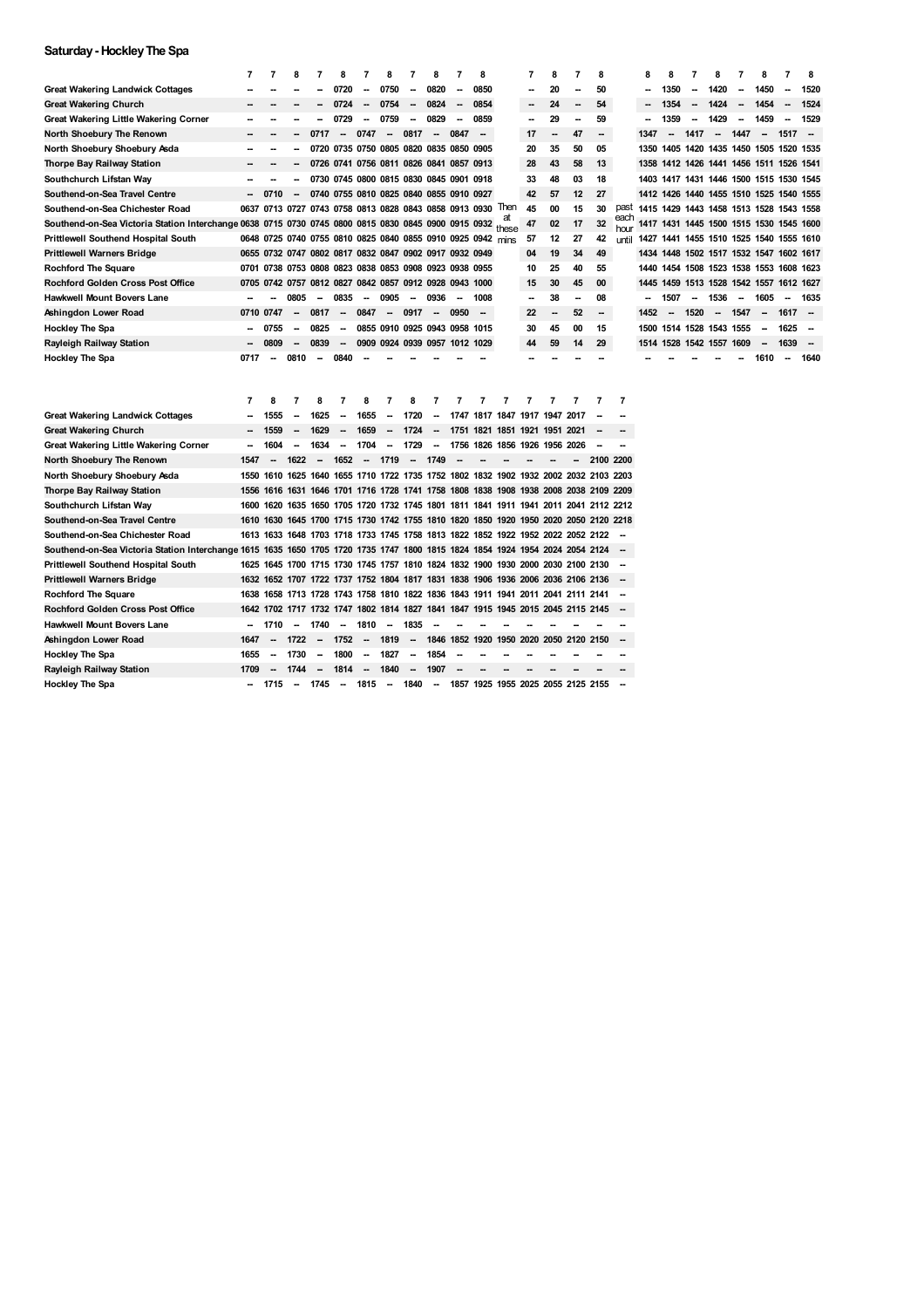### **Saturday-Great WakeringLandwick Cottages**

|                                                   | 7                        | 7         | Я                                                                                    |                | я                        |                          | я                        |                          | 8                                                                          |                          | 8                        |                          | 8                                       |                          | 8                        | 8                        | 7                        |                                                                                 | 8                        | 7                        | 8                        | 7                        |       | 7                        | $\overline{7}$           |
|---------------------------------------------------|--------------------------|-----------|--------------------------------------------------------------------------------------|----------------|--------------------------|--------------------------|--------------------------|--------------------------|----------------------------------------------------------------------------|--------------------------|--------------------------|--------------------------|-----------------------------------------|--------------------------|--------------------------|--------------------------|--------------------------|---------------------------------------------------------------------------------|--------------------------|--------------------------|--------------------------|--------------------------|-------|--------------------------|--------------------------|
| Rayleigh Railway Station                          |                          |           |                                                                                      |                |                          |                          |                          | 0818                     |                                                                            | 0848                     | -                        |                          | 0919 0935 0950                          |                          | 1005                     | -                        | 1020                     |                                                                                 | 35                       | 50                       | 05                       | 20                       |       | 1205 1220                |                          |
| Rayleigh High Street                              |                          |           |                                                                                      |                |                          |                          |                          | 0822                     |                                                                            | 0852                     | --                       |                          | 0923 0939 0954                          |                          | 1009                     | --                       | 1025                     |                                                                                 | 40                       | 55                       | 10                       | 25                       |       | 1210 1225                |                          |
| <b>Hockley The Spa</b>                            |                          | 0626      | 0656                                                                                 | 0723 0743      |                          | 0803 0818                |                          | 0833 0848                |                                                                            | 0903 0918                |                          | 0934 0950                |                                         | 1005                     | 1020                     | 1028                     | 1040                     |                                                                                 | 55                       | 10                       | 25                       | 40                       |       | 1225 1240                |                          |
| <b>Hawkwell Nursery Corner</b>                    |                          |           | 0701                                                                                 |                | 0748                     | $\overline{\phantom{a}}$ | 0823                     | $\overline{\phantom{a}}$ | 0853                                                                       | $\overline{\phantom{a}}$ | 0923                     | -                        | 0955                                    | -                        | 1025                     | 1033                     |                          |                                                                                 | 00                       | $\overline{\phantom{a}}$ | 30                       | -                        |       | 1230                     | $\overline{\phantom{a}}$ |
| Ashingdon Lower Road                              |                          | 0631      | $\overline{\phantom{a}}$                                                             | 0728           |                          | 0808                     | $\overline{\phantom{a}}$ | 0838                     | $\overline{\phantom{a}}$                                                   | 0908                     | $\overline{\phantom{a}}$ | 0939                     | $\overline{\phantom{a}}$                | 1010                     |                          |                          | 1045                     |                                                                                 | $\overline{\phantom{a}}$ | 15                       | -                        | 45                       |       | $\overline{\phantom{a}}$ | 1245                     |
| Rochford Golden Cross Post Office                 |                          | 0636      |                                                                                      |                |                          |                          |                          |                          | 0706 0733 0753 0813 0828 0843 0858 0913 0928                               |                          |                          | 0944 1000                |                                         | 1015                     | 1030                     | 1038                     | 1050                     |                                                                                 | 05                       | 20                       | 35                       | 50                       |       | 1235 1250                |                          |
| <b>Rochford East Street</b>                       | 0612                     | 0642      |                                                                                      |                |                          |                          |                          |                          | 0712 0739 0804 0819 0834 0849 0904 0919 0934 0950 1006                     |                          |                          |                          |                                         | 1021                     | 1036                     | 1044 1056                |                          |                                                                                 | 11                       | 26                       | 41                       | 56                       |       | 1241 1256                |                          |
| <b>Prittlewell Warners Bridge</b>                 | 0618                     | 0648      |                                                                                      |                |                          |                          |                          |                          | 0718 0745 0810 0825 0840 0855 0910 0925 0940 0956 1012 1027 1042 1050 1102 |                          |                          |                          |                                         |                          |                          |                          |                          |                                                                                 | 17                       | 32                       | 47                       | 02                       |       | 1247 1302                |                          |
| Prittlewell Southend Hospital South               | 0626                     |           | 0656 0726 0753 0818 0833 0848 0903 0918 0933 0948 1004 1020 1035 1050 1058 1110      |                |                          |                          |                          |                          |                                                                            |                          |                          |                          |                                         |                          |                          |                          |                          | Then                                                                            | 25                       | 40                       | 55                       | 10                       | past  | 1255 1310                |                          |
| Southend-on-Sea Victoria Station Interchange      |                          |           |                                                                                      |                |                          |                          |                          |                          |                                                                            |                          |                          |                          |                                         |                          |                          |                          |                          | at                                                                              |                          |                          |                          |                          | each  |                          |                          |
| Southend-on-Sea Victoria Station Interchange 0636 |                          | 0706      |                                                                                      |                | 0736 0803 0828 0843 0858 |                          |                          |                          | 0913 0928 0943 0958                                                        |                          |                          | 1014 1030                |                                         | 1045 1100                |                          | 1112                     | 1124                     | these                                                                           | 39                       | 54                       | 09                       | 24                       | hour  | 1309                     | 1324                     |
| Southend-on-Sea Travel Centre                     |                          |           |                                                                                      |                |                          |                          |                          |                          |                                                                            |                          |                          |                          |                                         |                          |                          |                          |                          |                                                                                 |                          |                          |                          |                          | until |                          |                          |
| Southend-on-Sea Travel Centre                     |                          |           | 0646 0716 0746 0813 0838 0853 0908 0922 0937                                         |                |                          |                          |                          |                          |                                                                            | 0952 1007                |                          | 1022 1039                |                                         | 1052 1109                |                          | 1122 1134                |                          |                                                                                 | 49                       | 04                       | 19                       | 34                       |       | 1319 1335                |                          |
| Southchurch Lifstan Way                           | 0652                     | 0722      | 0752                                                                                 |                |                          |                          |                          |                          | 0819 0844 0859 0914 0928 0943 0958 1013 1028 1045                          |                          |                          |                          |                                         | 1058                     | 1115                     | 1128                     | 1140                     |                                                                                 | 55                       | 10                       | 25                       | 40                       |       | 1325 1341                |                          |
| Thorpe Bay Railway Station                        | 0655                     | 0725      | 0755                                                                                 |                |                          |                          |                          |                          | 0822 0847 0902 0917 0931 0946 1001 1016 1031 1048 1101 1118 1131 1143      |                          |                          |                          |                                         |                          |                          |                          |                          |                                                                                 | 58                       | 13                       | 28                       | 43                       |       | 1328 1344                |                          |
| North Shoebury Shoebury Asda                      |                          |           | 0702 0732 0802 0829 0854 0909 0924 0939 0954 1009 1024 1039 1056 1109 1126 1139 1151 |                |                          |                          |                          |                          |                                                                            |                          |                          |                          |                                         |                          |                          |                          |                          |                                                                                 | 06                       | 21                       | 36                       | 51                       |       | 1336 1351                |                          |
| <b>North Shoebury The Renown</b>                  |                          |           |                                                                                      |                |                          | 0912                     | $\overline{\phantom{a}}$ | 0942                     | $\sim$                                                                     | 1012                     | $\overline{\phantom{a}}$ | 1042                     | $\sim$                                  | 1112                     | $\overline{\phantom{a}}$ | 1142                     |                          |                                                                                 | 09                       | $\overline{\phantom{a}}$ | 39                       | -                        |       | 1339                     | $\overline{\phantom{a}}$ |
| Great Wakering Little Wakering Corner             | 0708                     | 0738      |                                                                                      | 0808 0835 0900 |                          | $\overline{\phantom{a}}$ | 0930                     | $\overline{\phantom{a}}$ | 1000                                                                       | $\overline{\phantom{a}}$ | 1030                     | $\overline{\phantom{a}}$ | 1102                                    | $\overline{\phantom{a}}$ | 1132                     | $\overline{\phantom{a}}$ | 1157                     |                                                                                 |                          | 27                       |                          | 57                       |       |                          | 1357                     |
| <b>Great Wakering Church</b>                      |                          | 0711 0741 | 0811                                                                                 | 0838 0903      |                          | $\overline{\phantom{a}}$ | 0933                     | $\overline{\phantom{a}}$ | 1003                                                                       | $\overline{\phantom{a}}$ | 1033                     | -                        | 1105                                    | $\overline{\phantom{a}}$ | 1135                     |                          | 1200                     |                                                                                 | -                        | 30                       |                          | 00                       |       | -                        | 1400                     |
| <b>Great Wakering Landwick Cottages</b>           |                          |           | 0715 0745 0815 0842 0907                                                             |                |                          | $\overline{\phantom{a}}$ | 0937                     | $\overline{\phantom{a}}$ | 1007                                                                       | $\sim$                   | 1037                     | $\sim$                   | 1109                                    | $\sim$                   | 1139                     | $\overline{\phantom{a}}$ | 1204                     |                                                                                 |                          | 34                       |                          | 04                       |       |                          | 1404                     |
|                                                   |                          |           |                                                                                      |                |                          |                          |                          |                          |                                                                            |                          |                          |                          |                                         |                          |                          |                          |                          |                                                                                 |                          |                          |                          |                          |       |                          |                          |
|                                                   |                          |           |                                                                                      |                |                          |                          |                          |                          |                                                                            |                          |                          |                          |                                         |                          |                          |                          |                          |                                                                                 |                          |                          |                          |                          |       |                          |                          |
|                                                   | 8                        |           | $\overline{7}$                                                                       | 8              | 7                        | 8                        |                          | 8                        | 8                                                                          | 7                        | 8                        | 7                        | 8                                       | 7                        | я                        | 7                        | 8                        | 7                                                                               | 8                        | 7                        | я                        |                          |       | 8                        | 7                        |
| Rayleigh Railway Station                          | 1235                     |           | 50                                                                                   | 05             | 20                       | 35                       |                          | 1420                     |                                                                            |                          |                          |                          | 1435 1450 1505 1520 1535 1550 1605 1620 |                          |                          |                          | $\overline{\phantom{a}}$ | 1650                                                                            |                          | 1720                     |                          | 1750                     |       | 1820                     |                          |
| Rayleigh High Street                              | 1240                     |           | 55                                                                                   | 10             | 25                       | 40                       |                          | 1425                     | 1440                                                                       |                          |                          |                          | 1455 1510 1524 1539 1554 1609 1624      |                          |                          |                          | $\overline{\phantom{a}}$ | 1654                                                                            | $\overline{\phantom{a}}$ | 1724                     |                          | 1754                     |       | 1824                     |                          |
| <b>Hockley The Spa</b>                            | 1255                     |           | 10                                                                                   | 25             | 40                       | 55                       |                          | 1440                     |                                                                            |                          |                          |                          | 1455 1505 1520 1535 1550                |                          |                          |                          |                          | 1605 1620 1635 1650 1705 1720 1735 1750                                         |                          |                          |                          | 1805 1825                |       | 1835 1845                |                          |
| <b>Hawkwell Nursery Corner</b>                    | 1300                     |           |                                                                                      | 30             |                          | 00                       |                          |                          | 1500                                                                       | $\overline{\phantom{a}}$ | 1525                     | $\overline{\phantom{a}}$ | 1555                                    | $\overline{\phantom{a}}$ | 1625                     | $\overline{\phantom{a}}$ | 1655                     | $\overline{\phantom{a}}$                                                        | 1725                     |                          | 1755                     |                          |       | 1840                     |                          |
| Ashingdon Lower Road                              | $\overline{\phantom{a}}$ |           | 15                                                                                   | -              | 45                       | -                        |                          | 1445                     | $\overline{\phantom{a}}$                                                   | 1510                     | --                       | 1540                     |                                         | 1610                     | --                       | 1640                     | $\overline{\phantom{a}}$ | 1710                                                                            |                          | 1740                     |                          | 1810 1831                |       |                          | 1850                     |
| Rochford Golden Cross Post Office                 | 1305                     |           | 20                                                                                   | 35             | 50                       | 05                       |                          | 1450                     | 1505                                                                       |                          |                          |                          | 1515 1530 1545 1600                     |                          |                          |                          |                          | 1615 1630 1645 1700 1715 1730 1745 1800                                         |                          |                          |                          | 1815                     | 1836  | 1845                     | 1855                     |
| <b>Rochford East Street</b>                       | 1311                     |           | 26                                                                                   | 41             | 56                       | 11                       |                          | 1456                     | 1511                                                                       |                          |                          |                          |                                         |                          |                          |                          |                          | 1521 1536 1551 1606 1621 1636 1651 1706 1721 1736 1751 1806 1821                |                          |                          |                          |                          | 1842  | 1851                     | 1901                     |
| <b>Prittlewell Warners Bridge</b>                 | 1317                     |           | 32                                                                                   | 47             | 02                       | 17                       |                          | 1502                     | 1517                                                                       |                          |                          |                          |                                         |                          |                          |                          |                          | 1527 1542 1557 1612 1627 1642 1657 1712 1727 1742 1757 1812 1827 1848 1857 1907 |                          |                          |                          |                          |       |                          |                          |
| <b>Prittlewell Southend Hospital South</b>        | 1325                     | Then      | 40                                                                                   | 55             | 10                       | 25                       | past                     | 1510                     | 1525                                                                       | 1535                     |                          | 1550 1605                |                                         |                          |                          |                          |                          | 1620 1635 1650 1705 1720 1735 1750 1805 1820 1835 1856                          |                          |                          |                          |                          |       | 1904 1914                |                          |
| Southend-on-Sea Victoria Station Interchange      |                          | at        |                                                                                      |                |                          |                          | each                     |                          | 1537                                                                       |                          |                          |                          |                                         |                          |                          |                          |                          |                                                                                 |                          |                          |                          |                          |       | 191                      |                          |
| Southend-on-Sea Victoria Station Interchange 1339 |                          | these     | 54                                                                                   | 09             | 24                       | 39                       | hour                     | 1524                     | $\overline{\phantom{a}}$                                                   | 1545                     |                          |                          |                                         |                          |                          |                          |                          | 1600 1615 1630 1645 1700 1715 1730 1745 1800 1815 1830 1845 1903                |                          |                          |                          |                          |       |                          | 1921                     |
| Southend-on-Sea Travel Centre                     |                          | mins      |                                                                                      |                |                          |                          | until                    | $\overline{a}$           | 1547                                                                       |                          |                          |                          |                                         |                          |                          |                          |                          |                                                                                 |                          |                          |                          |                          |       |                          |                          |
| Southend-on-Sea Travel Centre                     | 1350                     |           | 05                                                                                   | 20             | 35                       | 50                       |                          | 1535                     | $\overline{\phantom{a}}$                                                   | 1555                     | 1610                     | 1625                     |                                         |                          |                          |                          |                          | 1640 1655 1710 1725 1740 1755 1810 1825 1840                                    |                          |                          |                          | 1855 1912                |       |                          | 1930                     |
| Southchurch Lifstan Way                           | 1356                     |           | 11                                                                                   | 26             | 41                       | 56                       |                          | 1541                     | $\overline{\phantom{a}}$                                                   | 1601                     |                          |                          |                                         |                          |                          |                          |                          | 1616 1631 1646 1701 1716 1731 1746 1801 1816 1831 1846                          |                          |                          |                          | 1900                     | 1917  |                          | 1935                     |
| Thorpe Bay Railway Station                        | 1359                     |           | 14                                                                                   | 29             | 44                       | 59                       |                          | 1544                     |                                                                            | 1604                     |                          |                          |                                         |                          |                          |                          |                          | 1619 1634 1649 1704 1719 1734 1749 1805 1820 1835 1850 1903                     |                          |                          |                          |                          | 1920  |                          | 1938                     |
| North Shoebury Shoebury Asda                      | 1406                     |           | 21                                                                                   | 36             | 51                       | 06                       |                          | 1551                     | $\overline{\phantom{a}}$                                                   | 1611                     |                          |                          |                                         |                          |                          |                          |                          | 1626 1641 1656 1711 1726 1741 1756 1811 1826 1841 1856 1909                     |                          |                          |                          |                          | 1926  |                          | 1944                     |
| North Shoebury The Renown                         | 1409                     |           | $\overline{\phantom{a}}$                                                             | 39             |                          | 09                       |                          | Ξ.                       |                                                                            | 1614                     | $\overline{\phantom{a}}$ | 1644                     | $\overline{\phantom{a}}$                | 1714                     | $\overline{\phantom{a}}$ | 1744                     | $\overline{\phantom{a}}$ | 1814                                                                            | $\overline{\phantom{a}}$ | 1844                     | $\overline{\phantom{a}}$ | 1912                     |       |                          | 1947                     |
| Great Wakering Little Wakering Corner             | $\overline{\phantom{a}}$ |           | 27                                                                                   |                | 57                       | $\overline{\phantom{a}}$ |                          | 1557                     |                                                                            |                          | 1632                     | --                       | 1702                                    | $\overline{\phantom{a}}$ | 1732                     | $\overline{\phantom{a}}$ | 1802                     | $\overline{\phantom{a}}$                                                        | 1832                     | $\sim$                   | 1902                     |                          | 1931  |                          |                          |
| <b>Great Wakering Church</b>                      | --                       |           | 30                                                                                   |                | 00                       |                          |                          | 1600                     |                                                                            |                          | 1635                     |                          | 1705                                    |                          | 1735                     |                          | 1805                     |                                                                                 | 1835                     |                          | 1905                     |                          | 1934  |                          |                          |
| <b>Great Wakering Landwick Cottages</b>           | $\overline{\phantom{a}}$ |           | 34                                                                                   |                | 04                       |                          |                          | 1604                     | $\overline{\phantom{a}}$                                                   | --                       | 1639                     | $\overline{\phantom{a}}$ | 1709                                    | $\overline{\phantom{a}}$ | 1739                     | $\overline{\phantom{a}}$ | 1809                     | $\overline{\phantom{a}}$                                                        | 1839                     | $\sim$                   | 1909                     | $\overline{\phantom{a}}$ | 1938  |                          |                          |

|                                                             | 7 | 7              | 7                                  | 7                        | 7                        | 7    | 7    |
|-------------------------------------------------------------|---|----------------|------------------------------------|--------------------------|--------------------------|------|------|
| Rayleigh Railway Station                                    |   | 1845 1915      |                                    |                          |                          |      |      |
| Rayleigh High Street                                        |   | 1849 1919      |                                    |                          |                          |      |      |
| Hockley The Spa                                             |   |                | 1900 1930 2000 2030 2100 2130 2200 |                          |                          |      |      |
| <b>Hawkwell Nursery Corner</b>                              |   |                |                                    |                          |                          |      |      |
| Ashingdon Lower Road                                        |   |                | 1905 1935 2005 2035 2105 2135 2205 |                          |                          |      |      |
| Rochford Golden Cross Post Office                           |   |                | 1910 1940 2010 2040 2110 2140 2210 |                          |                          |      |      |
| <b>Rochford East Street</b>                                 |   |                | 1916 1944 2014 2044 2114 2144 2214 |                          |                          |      |      |
| Prittlewell Warners Bridge                                  |   |                | 1922 1948 2018 2048 2118 2148 2218 |                          |                          |      |      |
| Prittlewell Southend Hospital South                         |   |                | 1929 1954 2024 2054 2124 2154 2224 |                          |                          |      |      |
| Southend-on-Sea Victoria Station Interchange                |   |                | --                                 | 2101                     | $\overline{\phantom{a}}$ | 2201 |      |
| Southend-on-Sea Victoria Station Interchange 1936 2001 2031 |   |                |                                    | --                       | 2131                     |      | 2231 |
| Southend-on-Sea Travel Centre                               |   |                |                                    |                          |                          |      |      |
| Southend-on-Sea Travel Centre                               |   | 1945 2007 2037 |                                    | --                       | 2137                     |      | 2237 |
| Southchurch Lifstan Way                                     |   | 1950 2012 2042 |                                    | $\overline{\phantom{a}}$ | 2142                     | --   | 2242 |
| Thorpe Bay Railway Station                                  |   | 1953 2015 2045 |                                    | --                       | 2145                     |      | 2245 |
| North Shoebury Shoebury Asda                                |   | 1959 2021 2051 |                                    | --                       | 2151                     |      | 2251 |
| North Shoebury The Renown                                   |   |                | 2054                               | $\overline{a}$           | 2154                     | --   | --   |
| Great Wakering Little Wakering Corner                       |   | 2004 2026      | --                                 |                          |                          |      | 2256 |
| Great Wakering Church                                       |   | 2007 2029      |                                    |                          |                          |      | 2259 |
| <b>Great Wakering Landwick Cottages</b>                     |   | 2011 2033      | --                                 |                          |                          |      | 2303 |